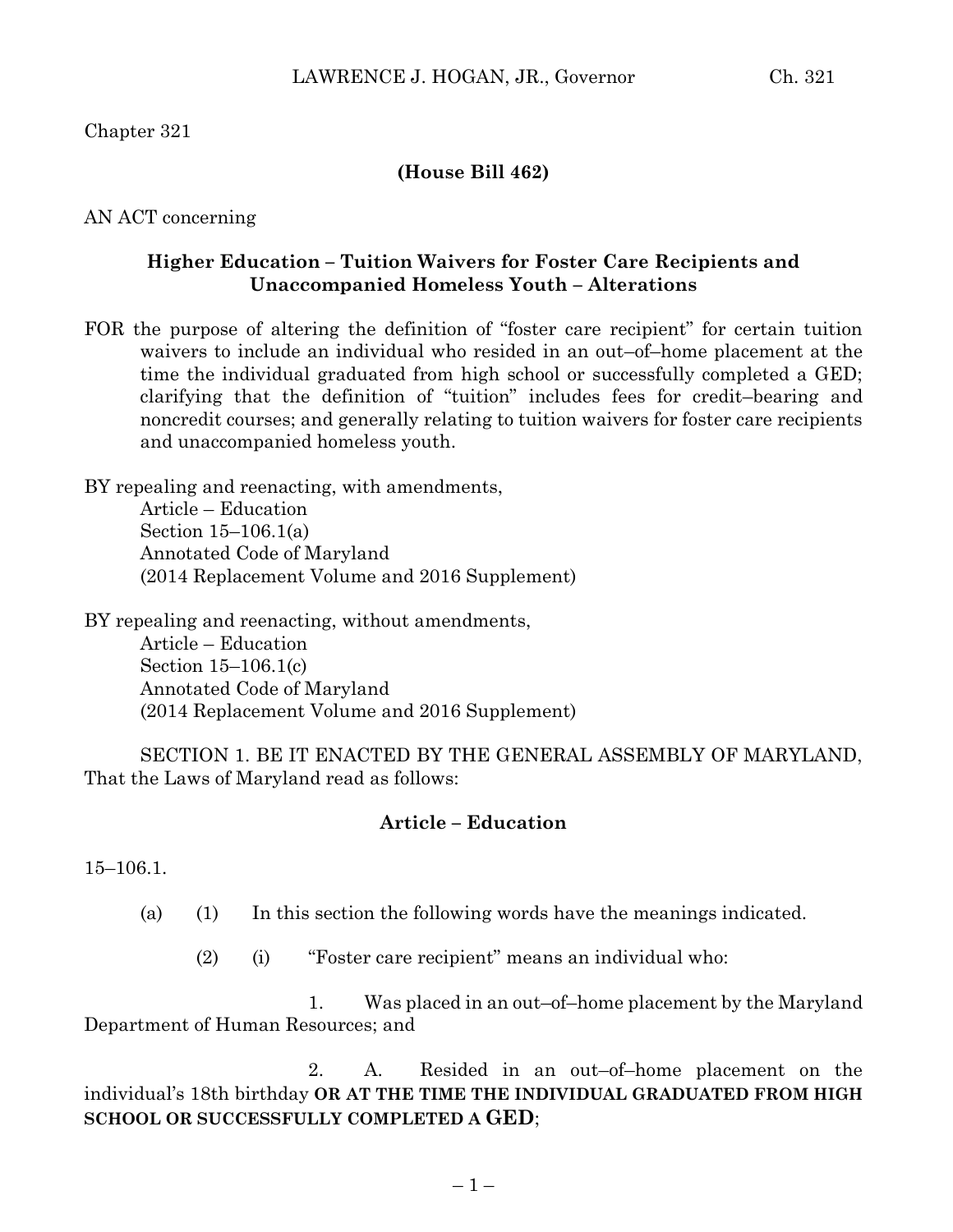B. Resided in an out–of–home placement on the individual's 13th birthday and was placed into guardianship or adopted out of an out–of–home placement after the individual's 13th birthday; or

C. Resided in an out–of–home placement in the State for at least 1 year on or after the individual's 13th birthday and returned to live with the individual's parents after the out–of–home placement ended.

(ii) "Foster care recipient" includes a younger sibling of an individual described in subparagraph (i) of this paragraph if the younger sibling is concurrently placed into guardianship or adopted out of an out–of–home placement by the same guardianship or adoptive family.

(3) "Out–of–home placement" has the meaning stated in § 5–501 of the Family Law Article.

(4) (i) "Tuition" means the charges imposed by a public institution of higher education for enrollment at the institution.

(ii) "Tuition" includes charges for registration and all fees **FOR CREDIT–BEARING AND NONCREDIT COURSES** required as a condition of enrollment.

(5) "Unaccompanied homeless youth" means a child or youth who:

(i) Has had a consistent presence in the State for at least 1 year before enrollment in a public institution of higher education that is documented by school, employment, or other records;

(ii) Is not in the physical custody of a parent or guardian;

(iii) Is a homeless child or youth, as defined by the McKinney–Vento Homeless Assistance Act; and

(iv) Was determined to be a homeless child or youth by:

1. A Maryland local school system homeless liaison, as defined by the McKinney–Vento Homeless Assistance Act;

2. A Director or a designee of the Director of a Maryland–based program funded under the Runaway and Homeless Youth Act;

3. A Director or a designee of the Director of a Maryland–based program funded under Title IV, Subtitle B of the McKinney–Vento Homeless Assistance Act; or

 $-2-$